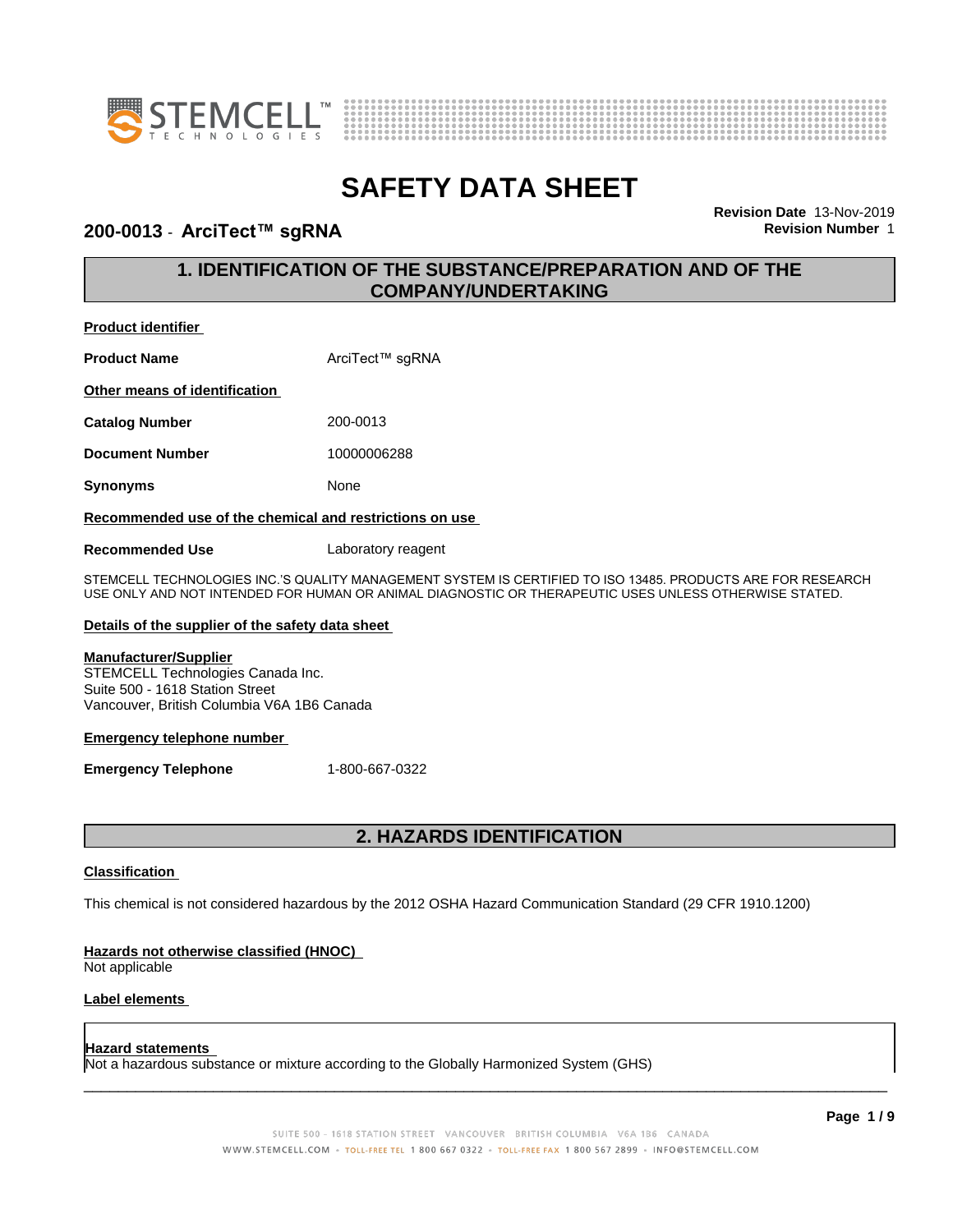



# \_\_\_\_\_\_\_\_\_\_\_\_\_\_\_\_\_\_\_\_\_\_\_\_\_\_\_\_\_\_\_\_\_\_\_\_\_\_\_\_\_\_\_\_\_\_\_\_\_\_\_\_\_\_\_\_\_\_\_\_\_\_\_\_\_\_\_\_\_\_\_\_\_\_\_\_\_\_\_\_\_\_\_\_\_\_\_\_\_\_\_\_\_ **Revision Date** 13-Nov-2019 **200-0013** - **ArciTect™ sgRNA Revision Number** 1

The product contains no substances which at their given concentration, are considered to be hazardous to health.

**Appearance** Translucent or opaque **Physical state** Solid **Odor No information available** 

#### **Other Information** Not applicable

#### **Unknown acute toxicity** 100 % of the mixture consists of ingredient(s) of unknown toxicity

100 % of the mixture consists of ingredient(s) of unknown acute oral toxicity

100 % of the mixture consists of ingredient(s) of unknown acute dermal toxicity

100 % of the mixture consists of ingredient(s) of unknown acute inhalation toxicity (gas)

100 % of the mixture consists of ingredient(s) of unknown acute inhalation toxicity (vapor)

100 % of the mixture consists of ingredient(s) of unknown acute inhalation toxicity (dust/mist)

### **3. COMPOSITION/INFORMATION ON INGREDIENTS**

#### **Substance**

Not a hazardous substance or mixture according to the Globally Harmonized System (GHS)

\*The exact percentage (concentration) of composition has been withheld as a trade secret.

# **4. FIRST AID MEASURES**

### **Description of first aid measures**

| <b>Inhalation</b>   | Remove to fresh air.                                                                                                    |
|---------------------|-------------------------------------------------------------------------------------------------------------------------|
| Eye contact         | Rinse thoroughly with plenty of water for at least 15 minutes, lifting lower and upper eyelids.<br>Consult a physician. |
| <b>Skin contact</b> | Wash skin with soap and water.                                                                                          |
| <b>Ingestion</b>    | Clean mouth with water and drink afterwards plenty of water.                                                            |
|                     |                                                                                                                         |

### **Most important symptoms and effects, both acute and delayed**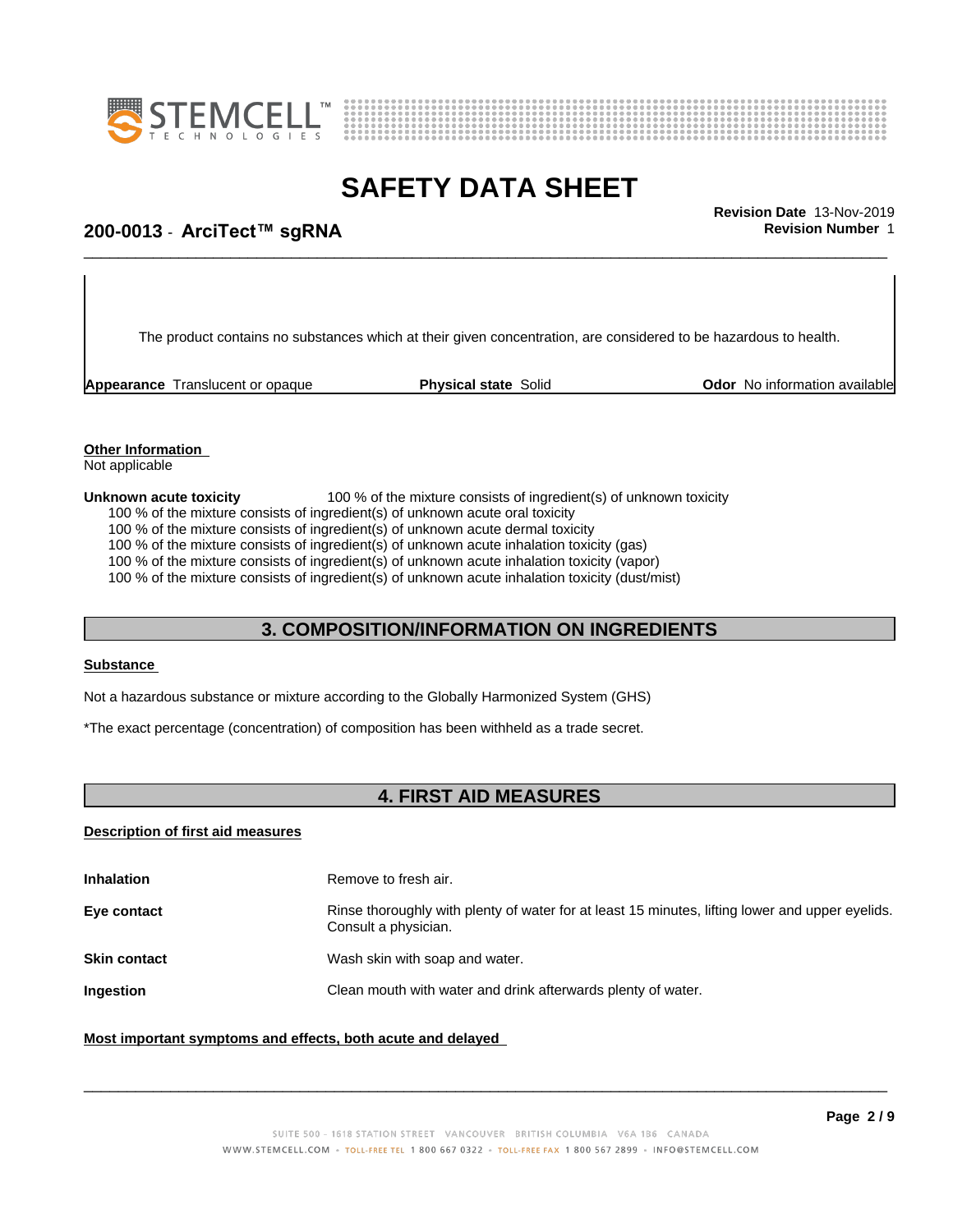



# **200-0013** - **ArciTect™ sgRNA Revision Number** 1

| 200-0013 - ArciTect™ sgRNA                                                                                | Revision Date 13-Nov-2019<br><b>Revision Number 1</b>                                                                                 |
|-----------------------------------------------------------------------------------------------------------|---------------------------------------------------------------------------------------------------------------------------------------|
| <b>Symptoms</b>                                                                                           | No information available.                                                                                                             |
|                                                                                                           | Indication of any immediate medical attention and special treatment needed                                                            |
| Note to physicians                                                                                        | Treat symptomatically.                                                                                                                |
|                                                                                                           | <b>5. FIRE-FIGHTING MEASURES</b>                                                                                                      |
| <b>Suitable Extinguishing Media</b>                                                                       | Use extinguishing measures that are appropriate to local circumstances and the<br>surrounding environment.                            |
| Unsuitable extinguishing media                                                                            | CAUTION: Use of water spray when fighting fire may be inefficient.                                                                    |
| Specific hazards arising from the<br>chemical                                                             | No information available.                                                                                                             |
| <b>Explosion data</b><br>Sensitivity to Mechanical Impact None.<br><b>Sensitivity to Static Discharge</b> | None.                                                                                                                                 |
| Special protective equipment for<br>fire-fighters                                                         | Firefighters should wear self-contained breathing apparatus and full firefighting turnout<br>gear. Use personal protection equipment. |
|                                                                                                           | <b>6. ACCIDENTAL RELEASE MEASURES</b>                                                                                                 |
|                                                                                                           | Personal precautions, protective equipment and emergency procedures                                                                   |
| <b>Personal precautions</b>                                                                               | Ensure adequate ventilation.                                                                                                          |
| <b>Environmental precautions</b>                                                                          |                                                                                                                                       |
| <b>Environmental precautions</b>                                                                          | See Section 12 for additional Ecological Information.                                                                                 |
|                                                                                                           |                                                                                                                                       |

**Methods and material for containment and cleaning up**

**Methods for containment** Prevent further leakage or spillage if safe to do so.

**Methods for cleaning up** Pick up and transfer to properly labeled containers.

**Prevention of secondary hazards** Clean contaminated objects and areas thoroughly observing environmental regulations.

# **7. HANDLING AND STORAGE**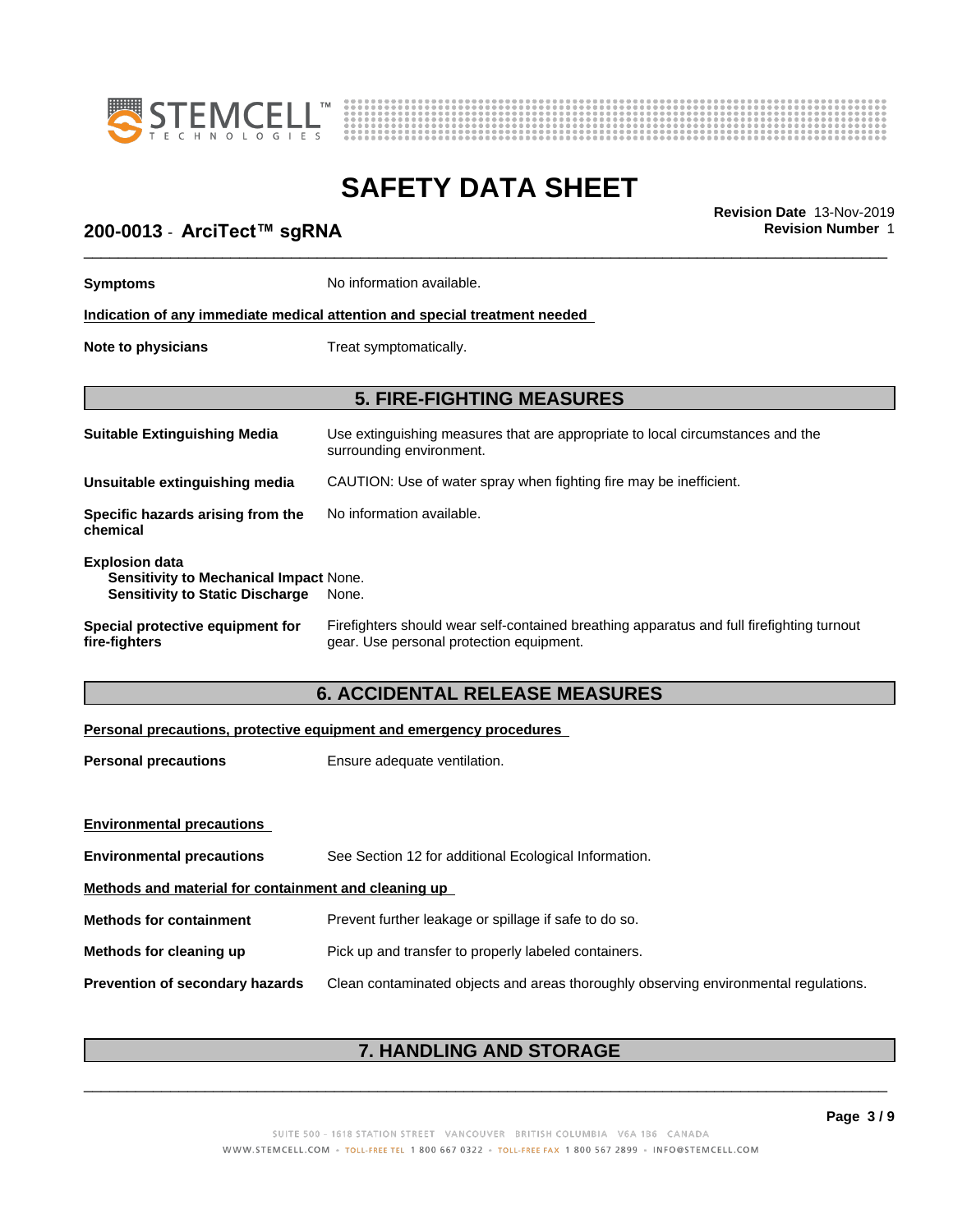



# **SAFETY DATA SHEET**<br>Revision Date 13-Nov-2019

# \_\_\_\_\_\_\_\_\_\_\_\_\_\_\_\_\_\_\_\_\_\_\_\_\_\_\_\_\_\_\_\_\_\_\_\_\_\_\_\_\_\_\_\_\_\_\_\_\_\_\_\_\_\_\_\_\_\_\_\_\_\_\_\_\_\_\_\_\_\_\_\_\_\_\_\_\_\_\_\_\_\_\_\_\_\_\_\_\_\_\_\_\_ **Revision Date** 13-Nov-2019 **200-0013** - **ArciTect™ sgRNA Revision Number** 1

| <b>Precautions for safe handling</b>                         |                                                                          |  |
|--------------------------------------------------------------|--------------------------------------------------------------------------|--|
| Advice on safe handling                                      | Handle in accordance with good industrial hygiene and safety practice.   |  |
| Conditions for safe storage, including any incompatibilities |                                                                          |  |
| <b>Storage Conditions</b>                                    | Keep containers tightly closed in a dry, cool and well-ventilated place. |  |

# **8. EXPOSURE CONTROLS/PERSONAL PROTECTION**

| <b>Control parameters</b>                                             |                                                                                                                                                                                                                                                                                                                                                                                                                        |  |  |
|-----------------------------------------------------------------------|------------------------------------------------------------------------------------------------------------------------------------------------------------------------------------------------------------------------------------------------------------------------------------------------------------------------------------------------------------------------------------------------------------------------|--|--|
| <b>Exposure Limits</b>                                                | The following ingredients are the only ingredients of the product above the cut-off level (or<br>level that contributes to the hazard classification of the mixture) which have an exposure<br>limit applicable in the region for which this safety data sheet is intended or other<br>recommended limit. At this time, the other relevant constituents have no known exposure<br>limits from the sources listed here. |  |  |
| <b>Appropriate engineering controls</b>                               |                                                                                                                                                                                                                                                                                                                                                                                                                        |  |  |
| <b>Engineering controls</b>                                           | <b>Showers</b><br>Eyewash stations<br>Ventilation systems.                                                                                                                                                                                                                                                                                                                                                             |  |  |
| Individual protection measures, such as personal protective equipment |                                                                                                                                                                                                                                                                                                                                                                                                                        |  |  |
| <b>Eye/face protection</b>                                            | No special protective equipment required.                                                                                                                                                                                                                                                                                                                                                                              |  |  |
| Skin and body protection                                              | No special protective equipment required.                                                                                                                                                                                                                                                                                                                                                                              |  |  |
| <b>Respiratory protection</b>                                         | No protective equipment is needed under normal use conditions. If exposure limits are<br>exceeded or irritation is experienced, ventilation and evacuation may be required.                                                                                                                                                                                                                                            |  |  |
| <b>General hygiene considerations</b>                                 | Handle in accordance with good industrial hygiene and safety practice.                                                                                                                                                                                                                                                                                                                                                 |  |  |

# **9. PHYSICAL AND CHEMICAL PROPERTIES**

**Information on basic physical and chemical properties Physical state**<br>Appearance **Translucent or opaque**  $\overline{\phantom{a}}$  ,  $\overline{\phantom{a}}$  ,  $\overline{\phantom{a}}$  ,  $\overline{\phantom{a}}$  ,  $\overline{\phantom{a}}$  ,  $\overline{\phantom{a}}$  ,  $\overline{\phantom{a}}$  ,  $\overline{\phantom{a}}$  ,  $\overline{\phantom{a}}$  ,  $\overline{\phantom{a}}$  ,  $\overline{\phantom{a}}$  ,  $\overline{\phantom{a}}$  ,  $\overline{\phantom{a}}$  ,  $\overline{\phantom{a}}$  ,  $\overline{\phantom{a}}$  ,  $\overline{\phantom{a}}$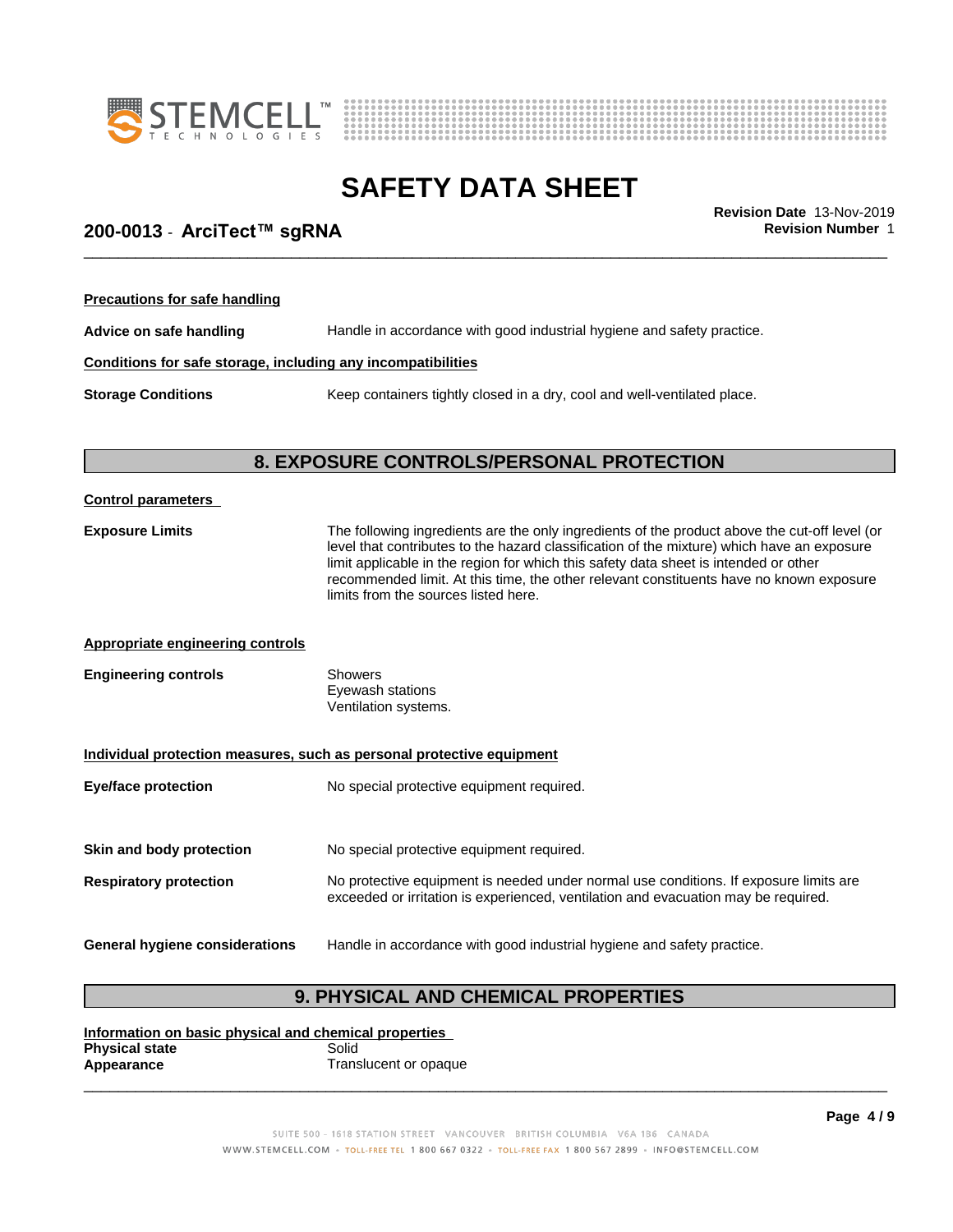



\_\_\_\_\_\_\_\_\_\_\_\_\_\_\_\_\_\_\_\_\_\_\_\_\_\_\_\_\_\_\_\_\_\_\_\_\_\_\_\_\_\_\_\_\_\_\_\_\_\_\_\_\_\_\_\_\_\_\_\_\_\_\_\_\_\_\_\_\_\_\_\_\_\_\_\_\_\_\_\_\_\_\_\_\_\_\_\_\_\_\_\_\_ **Revision Date** 13-Nov-2019

## **200-0013** - **ArciTect™ sgRNA Revision Number** 1

**Color** No information available **Odor** No information available **Odor threshold** No information available **Property Remarks •Method Values Remarks** •Method **pH** No data available Nown<br> **Melting point / freezing point** No data available Nown None known **Melting point / freezing point** No data available None known **Boiling point / boiling range No data available None known Flash point** No data available None known **Evaporation rate Reserve State State Additional None Convention Cone Control of the None known**<br> **Flammability (solid. gas)** No data available **None Known Flammability (solid, gas)** No data available None known<br> **Flammability Limit in Air** None Known **Flammability Limit in Air Upper flammability limit:** No data available **Lower flammability limit:** No data available **Vapor pressure No data available and the None known**<br> **Vapor density No data available None known**<br>
No data available **None known Vapor density** No data available **Relative density No data available None known**<br> **Water solubility No data available None known**<br>
No data available **Water solubility <br>
<b>Water solubility n** other **solvents** Modata available **None known**<br>
None known

**Explosive properties** No information available **Oxidizing properties** No information available **Solubility in other solvents** No data available<br> **Partition coefficient** No data available **Partition coefficient**<br> **Autoignition temperature** No data available None known<br>
None known **Autoignition temperature No data available None known**<br> **Decomposition temperature** No data available **None known**<br>
None known **Decomposition temperature** No data available **None known**<br> **Kinematic viscosity** No data available **None known**<br>
None known **Kinematic viscosity**<br> **Contains the Cone of Allian Cone is a vailable** Mone known<br>
No data available None known<br>
None known **Dynamic viscosity** 

**Other Information Molecular formula**<br>**VOC Content (%)** 

**Softening point No information available**<br> **Molecular weight No information available Molecular weight Molecular in the Solution Available Molecular formula Molecular formula Molecular Solution No** information available **VOC Content (%)** No information available **Liquid Density** No information available **Bulk density** No information available

None known

### **10. STABILITY AND REACTIVITY**

| <b>Reactivity</b>                                                       | No information available.                 |
|-------------------------------------------------------------------------|-------------------------------------------|
| <b>Chemical stability</b>                                               | Stable under normal conditions.           |
| <b>Possibility of hazardous reactions</b> None under normal processing. |                                           |
| <b>Conditions to avoid</b>                                              | None known based on information supplied. |
| Incompatible materials                                                  | None known based on information supplied. |
|                                                                         |                                           |

**Hazardous decomposition products** None known based on information supplied.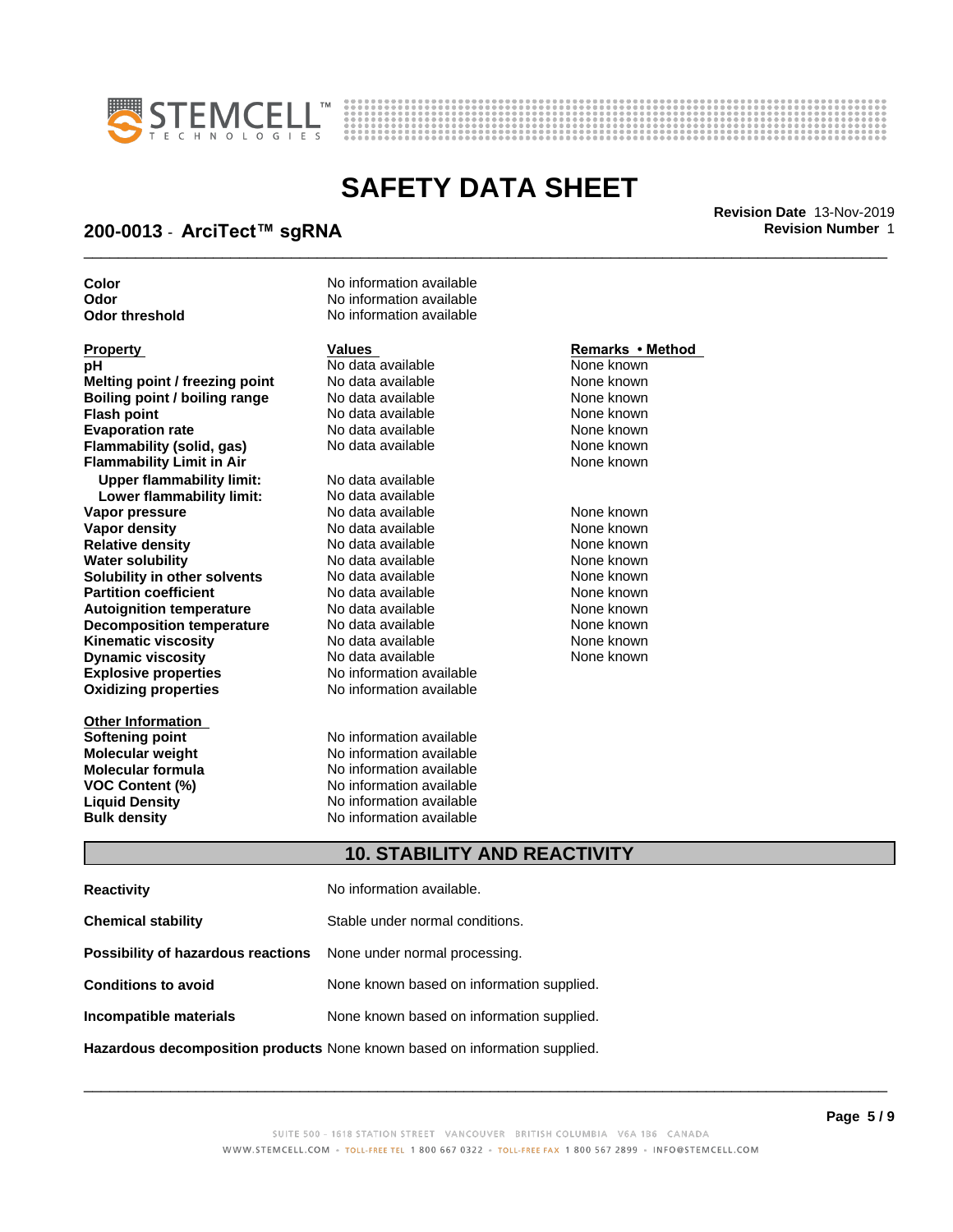



# \_\_\_\_\_\_\_\_\_\_\_\_\_\_\_\_\_\_\_\_\_\_\_\_\_\_\_\_\_\_\_\_\_\_\_\_\_\_\_\_\_\_\_\_\_\_\_\_\_\_\_\_\_\_\_\_\_\_\_\_\_\_\_\_\_\_\_\_\_\_\_\_\_\_\_\_\_\_\_\_\_\_\_\_\_\_\_\_\_\_\_\_\_ **Revision Date** 13-Nov-2019 **200-0013** - **ArciTect™ sgRNA Revision Number** 1

# **11. TOXICOLOGICAL INFORMATION**

**Information on likely routes of exposure**

| <b>Product Information</b>                                                   |                                                                   |  |
|------------------------------------------------------------------------------|-------------------------------------------------------------------|--|
| <b>Inhalation</b>                                                            | Specific test data for the substance or mixture is not available. |  |
| Eye contact                                                                  | Specific test data for the substance or mixture is not available. |  |
| <b>Skin contact</b>                                                          | Specific test data for the substance or mixture is not available. |  |
| Ingestion                                                                    | Specific test data for the substance or mixture is not available. |  |
| Symptoms related to the physical, chemical and toxicological characteristics |                                                                   |  |
| Symptoms                                                                     | No information available.                                         |  |

### **Numerical measures of toxicity**

### **Acute toxicity**

**Unknown acute toxicity** 100 % of the mixture consists of ingredient(s) of unknown toxicity

100 % of the mixture consists of ingredient(s) of unknown acute oral toxicity

100 % of the mixture consists of ingredient(s) of unknown acute dermal toxicity

100 % of the mixture consists of ingredient(s) of unknown acute inhalation toxicity (gas)

100 % of the mixture consists of ingredient(s) of unknown acute inhalation toxicity (vapor)

100 % of the mixture consists of ingredient(s) of unknown acute inhalation toxicity (dust/mist)

#### **Delayed and immediate effects as well as chronic effects from short and long-term exposure**

| <b>Skin corrosion/irritation</b>  | No information available. |
|-----------------------------------|---------------------------|
| Serious eye damage/eye irritation | No information available. |
| Respiratory or skin sensitization | No information available. |
| Germ cell mutagenicity            | No information available. |
| Carcinogenicity                   | No information available. |
| <b>Reproductive toxicity</b>      | No information available. |
| STOT - single exposure            | No information available. |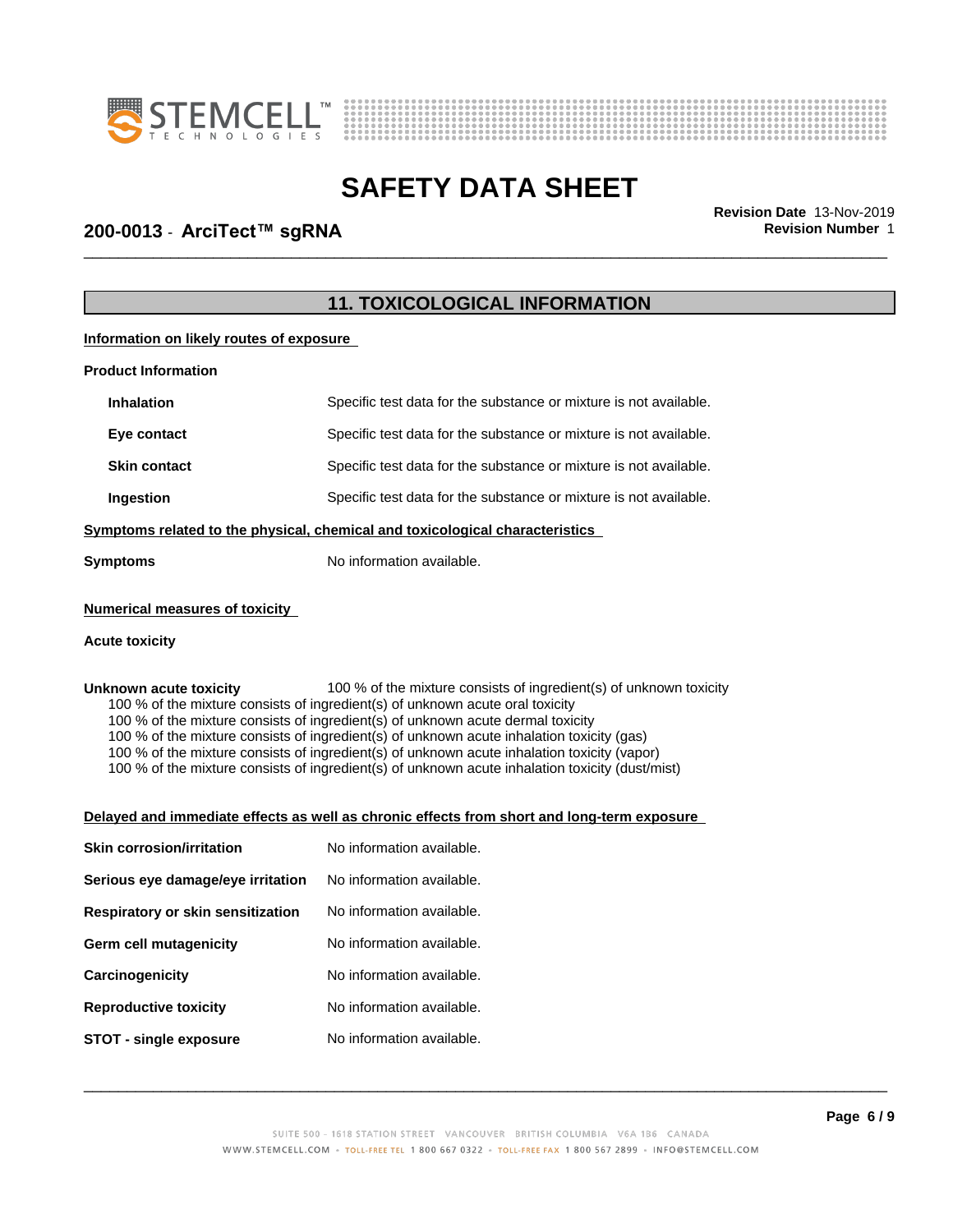



# \_\_\_\_\_\_\_\_\_\_\_\_\_\_\_\_\_\_\_\_\_\_\_\_\_\_\_\_\_\_\_\_\_\_\_\_\_\_\_\_\_\_\_\_\_\_\_\_\_\_\_\_\_\_\_\_\_\_\_\_\_\_\_\_\_\_\_\_\_\_\_\_\_\_\_\_\_\_\_\_\_\_\_\_\_\_\_\_\_\_\_\_\_ **Revision Date** 13-Nov-2019 **200-0013** - **ArciTect™ sgRNA Revision Number** 1

| <b>STOT - repeated exposure</b>      | No information available.                                                 |  |
|--------------------------------------|---------------------------------------------------------------------------|--|
| <b>Aspiration hazard</b>             | No information available.                                                 |  |
|                                      | <b>12. ECOLOGICAL INFORMATION</b>                                         |  |
|                                      |                                                                           |  |
| <b>Ecotoxicity</b>                   | The environmental impact of this product has not been fully investigated. |  |
| <b>Persistence and degradability</b> | No information available.                                                 |  |
| <b>Bioaccumulation</b>               | There is no data for this product.                                        |  |
| Other adverse effects                | No information available.                                                 |  |

# **13. DISPOSAL CONSIDERATIONS**

| Waste treatment methods                |                                                                                                                    |
|----------------------------------------|--------------------------------------------------------------------------------------------------------------------|
| Waste from residues/unused<br>products | Dispose of in accordance with local regulations. Dispose of waste in accordance with<br>environmental legislation. |
| Contaminated packaging                 | Do not reuse empty containers.                                                                                     |

# **14. TRANSPORT INFORMATION**

| <u>DOT</u>  | Not regulated |
|-------------|---------------|
| <b>TDG</b>  | Not regulated |
| <b>MEX</b>  | Not regulated |
| ICAO (air)  | Not regulated |
| <b>IATA</b> | Not regulated |
| <b>IMDG</b> | Not regulated |
| <b>RID</b>  | Not regulated |
|             |               |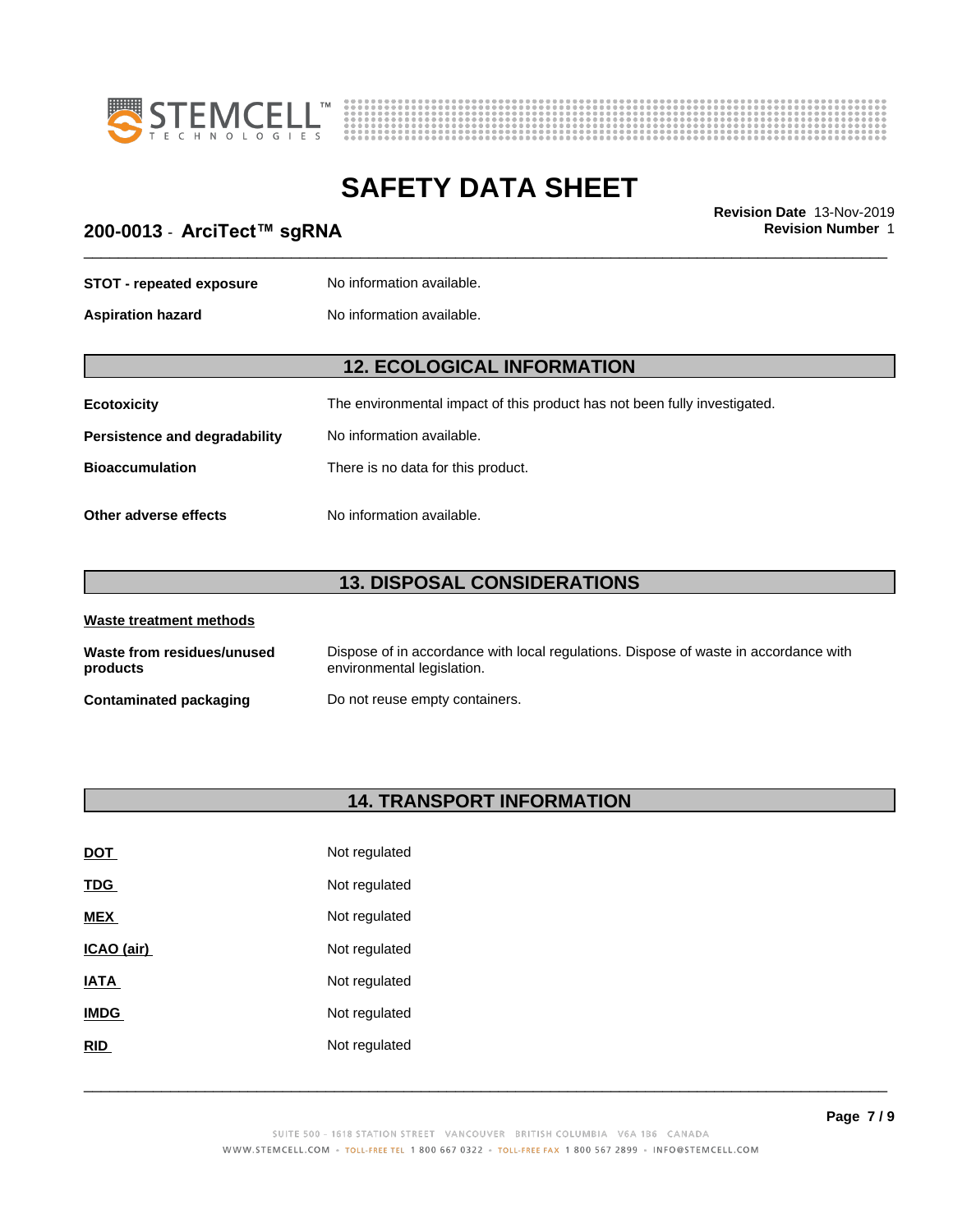



# \_\_\_\_\_\_\_\_\_\_\_\_\_\_\_\_\_\_\_\_\_\_\_\_\_\_\_\_\_\_\_\_\_\_\_\_\_\_\_\_\_\_\_\_\_\_\_\_\_\_\_\_\_\_\_\_\_\_\_\_\_\_\_\_\_\_\_\_\_\_\_\_\_\_\_\_\_\_\_\_\_\_\_\_\_\_\_\_\_\_\_\_\_ **Revision Date** 13-Nov-2019 **200-0013** - **ArciTect™ sgRNA Revision Number** 1

**ADR** Not regulated

ADN Not regulated

### **15. REGULATORY INFORMATION**

| International Inventories |                 |  |
|---------------------------|-----------------|--|
| <b>TSCA</b>               | Does not comply |  |
| <b>DSL/NDSL</b>           | Does not comply |  |
| <b>EINECS/ELINCS</b>      | Does not comply |  |
| <b>ENCS</b>               | Does not comply |  |
| <b>IECSC</b>              | Does not comply |  |
| <b>KECL</b>               | Does not comply |  |
| <b>PICCS</b>              | Does not comply |  |
| <b>AICS</b>               | Does not comply |  |
|                           |                 |  |

 **Legend:**

 **TSCA** - United States Toxic Substances Control Act Section 8(b) Inventory

 **DSL/NDSL** - Canadian Domestic Substances List/Non-Domestic Substances List

 **EINECS/ELINCS** - European Inventory of Existing Chemical Substances/European List of Notified Chemical Substances

 **ENCS** - Japan Existing and New Chemical Substances

 **IECSC** - China Inventory of Existing Chemical Substances

 **KECL** - Korean Existing and Evaluated Chemical Substances

 **PICCS** - Philippines Inventory of Chemicals and Chemical Substances

 **AICS** - Australian Inventory of Chemical Substances

### **US Federal Regulations**

### **SARA 313**

Section 313 of Title III of the Superfund Amendments and Reauthorization Act of 1986 (SARA). This product does not contain any chemicals which are subject to the reporting requirements of the Act and Title 40 of the Code of Federal Regulations, Part 372.

| Acute health hazard               | No. |
|-----------------------------------|-----|
| <b>Chronic Health Hazard</b>      | No. |
| Fire hazard                       | N٥  |
| Sudden release of pressure hazard | No. |
| <b>Reactive Hazard</b>            | N٥  |

### **CWA** (Clean Water Act)

This product does not contain any substances regulated as pollutants pursuant to the Clean Water Act (40 CFR 122.21 and 40 CFR 122.42).

### **CERCLA**

This material, as supplied, does not contain any substances regulated as hazardous substances under the Comprehensive Environmental Response Compensation and Liability Act (CERCLA) (40 CFR 302) or the Superfund Amendments and Reauthorization Act (SARA) (40 CFR 355). There may be specific reporting requirements at the local, regional, or state level pertaining to releases of this material.